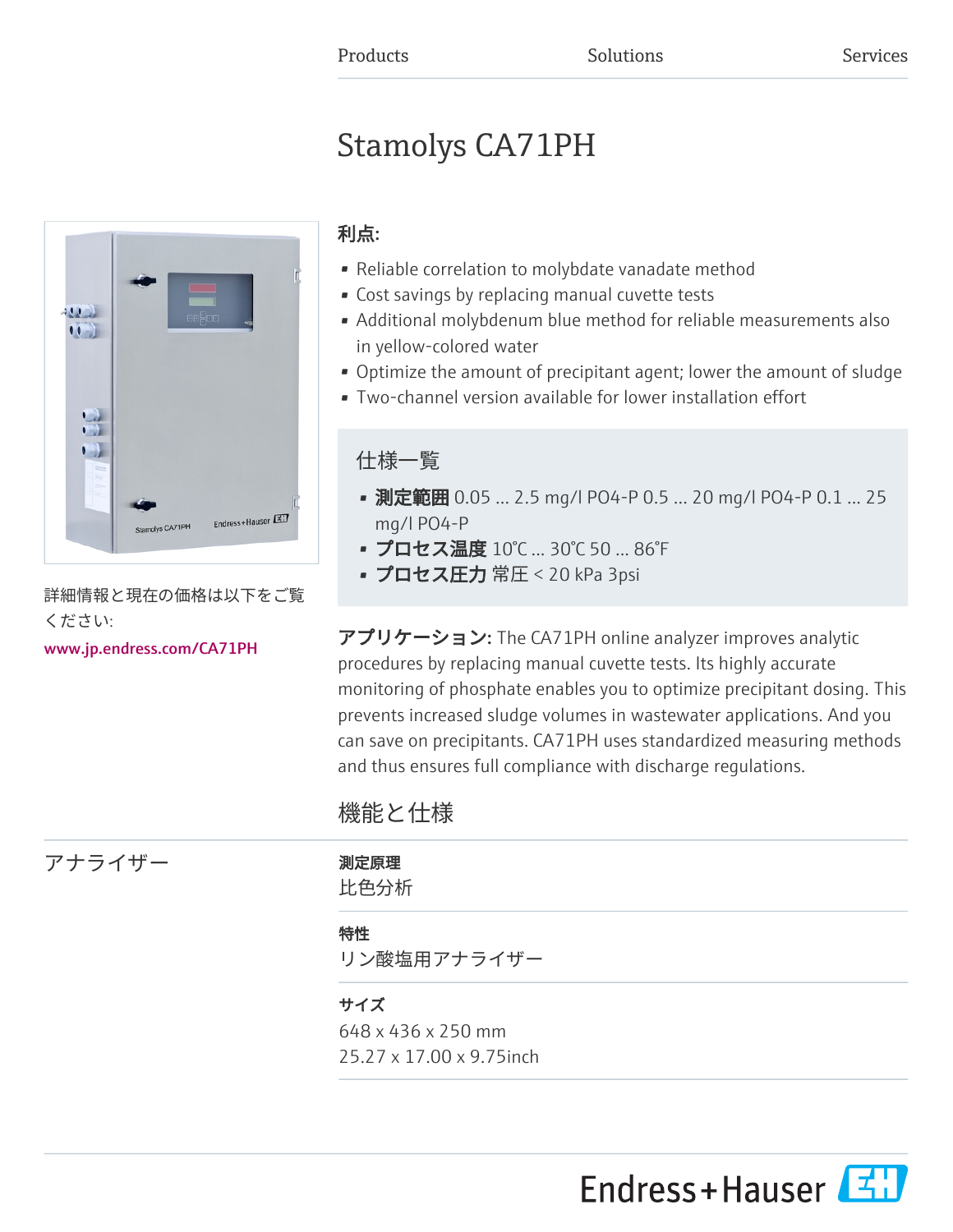# アナライザー 構造

GRP、SS または オープンフレーム

#### プロセス温度

10°C ... 30°C 50 ... 86°F

#### 周囲温度

5°C ... 40°C 41 ... 104°F

#### プロセス圧力

常圧 < 20 kPa 3psi

#### サンプル流量

最小 5 ml/min

### サンプルの一貫性

低固形成分含有量(TS<50mg/l)

#### 特徴

at any time adaptable at suburb/customer conditions, twochannelversion available, sample fertilization without further pump possible

アプリケーション 水 / 廃水 / プロセス水

#### 電源

AC 115 V / AC 230 V、50/60 Hz

#### 出力 / 通信

0/4 ... 20 mA 接点:2 リミット接点 (チャンネル単位)、1 システムアラーム接点